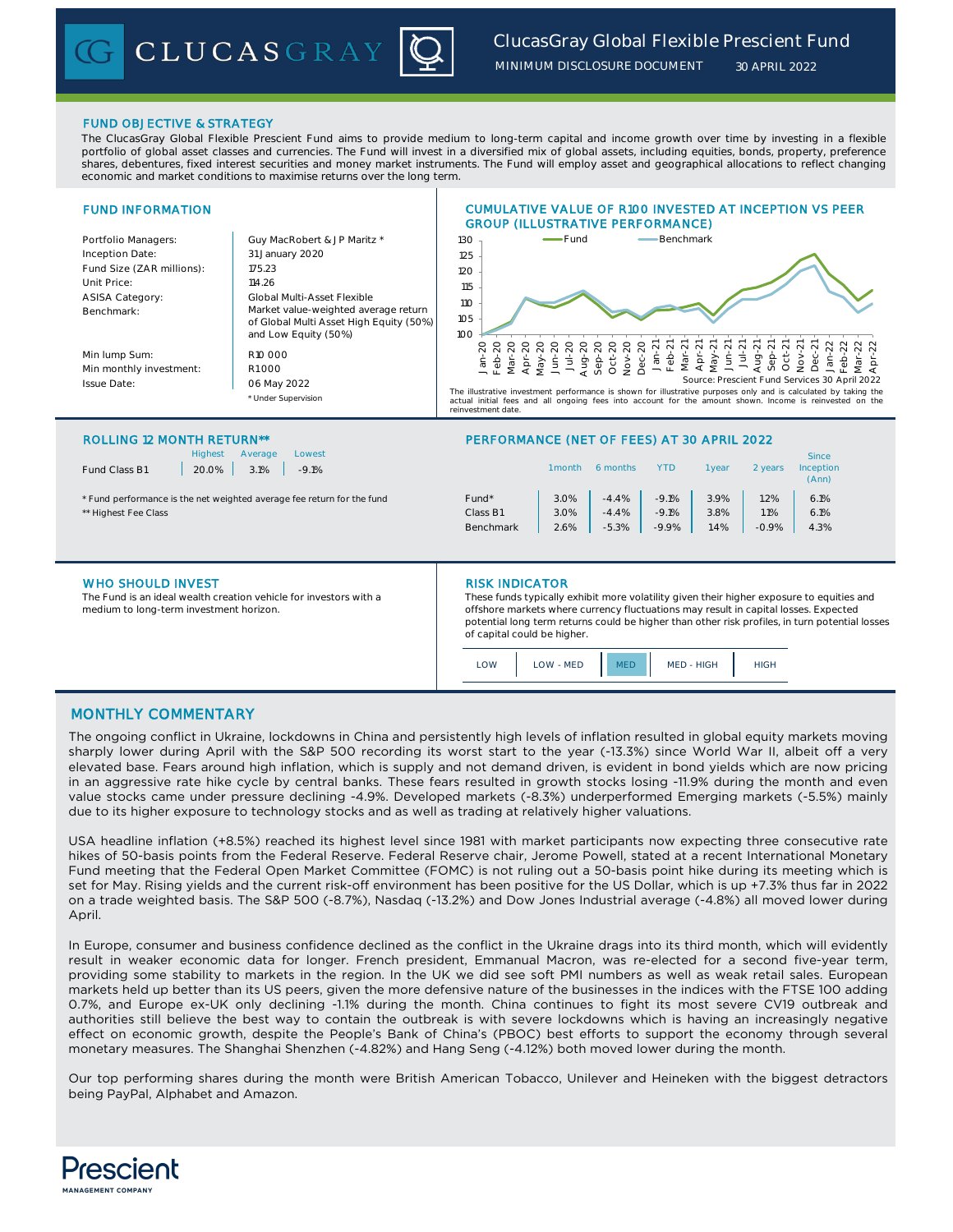

# FEE STRUCTURE

|  | ۰ |  |
|--|---|--|
|  |   |  |
|  |   |  |

| Annual Management Fee (excl. VAT)   | 0.90% | Brit Am Tobacco | 2.7% | Euronext         | 2.1% |
|-------------------------------------|-------|-----------------|------|------------------|------|
| Other Cost                          | 0.33% | Alphabet        | 2.7% | Deutsche Boerse  | 2.0% |
| <b>VAT</b>                          | 0.13% | TotalEnergies   | 2.7% | Visa             | 2.0% |
| Total Expense Ratio (incl. VAT)     | 1.36% | Nestle          | 2.4% | Berkshire        | 1.9% |
| Transaction Costs (incl. VAT)       | 0.09% |                 |      |                  |      |
| Total Investment Charge (incl. VAT) | .45%  |                 |      | Foreign F- Local |      |
|                                     |       |                 |      |                  |      |

# **DISTRIBUTIONS**

Distribution Frequency Distribution Date

 $1.45%$ Annually

01 April

| <b>TOP 10 HOLDINGS</b> |  |  |
|------------------------|--|--|
|                        |  |  |

| TER                               | Class B1 | Jn.                  | 3.1% | Amazon          | 2.4% |
|-----------------------------------|----------|----------------------|------|-----------------|------|
| Annual Management Fee (excl. VAT) | 0.90%    | Brit Am Tobacco      | 2.7% | Euronext        | 2.1% |
| Other Cost                        | 0.33%    | Alphabet             | 2.7% | Deutsche Boerse | 2.0% |
| VAT                               | 0.13%    | <b>TotalEnergies</b> | 2.7% | Visa            | 2.0% |
| Total Expense Ratio (incl. VAT)   | 1.36%    | Nestle               | 2.4% | Berkshire       | 1.9% |

# FUND ASSET ALLOCATIONS

| <b>Asset Class</b> | %     |
|--------------------|-------|
| Foreign Equity     | 56.5% |
| Foreign Cash       | 18.9% |
| Foreign F-Income   | 18.3% |
| Local Cash         | 2.7%  |
| Foreign Property   | 3.7%  |